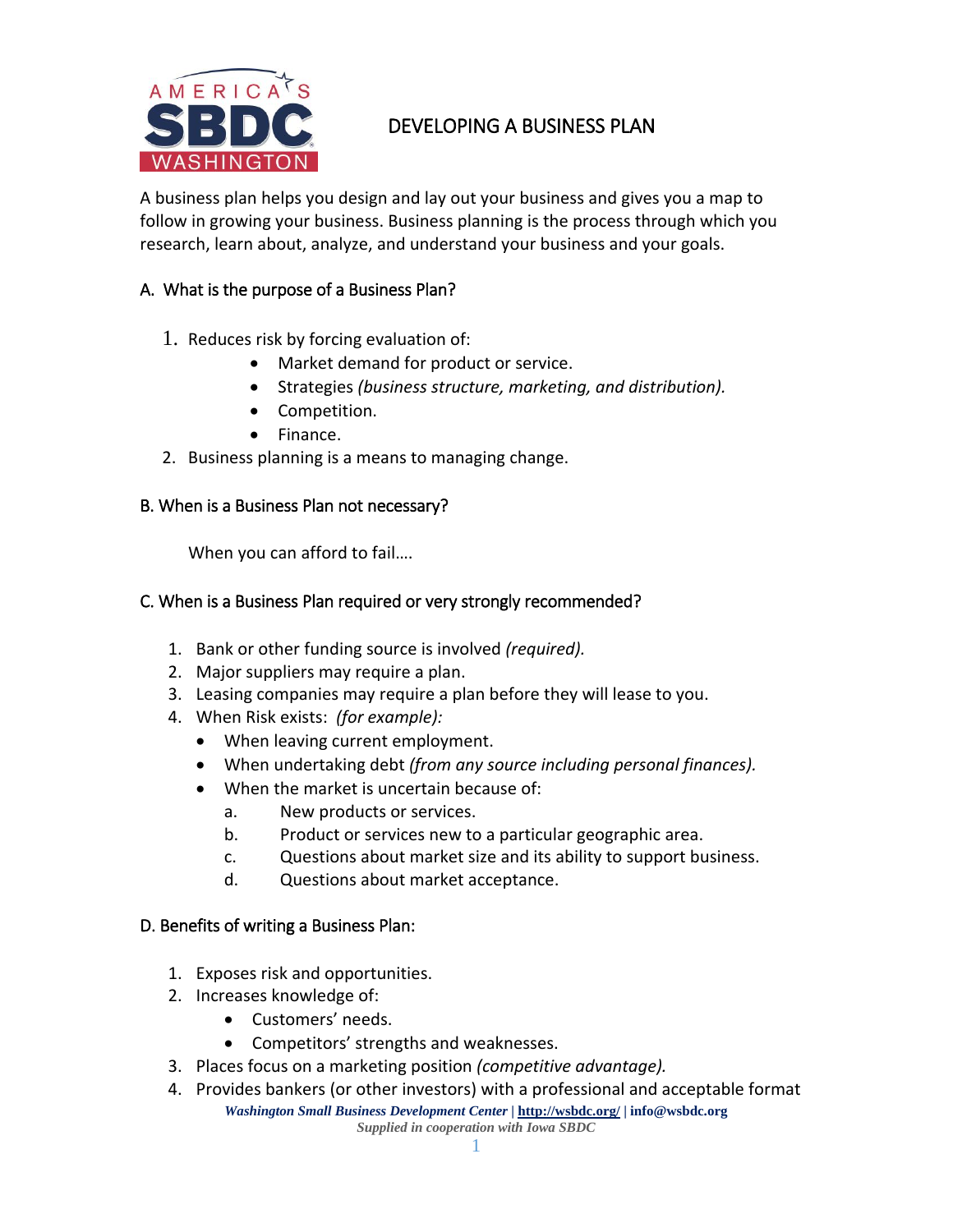for presenting evidence supporting a business start-up.

- 5. Serves as an internal planning tool.
- 6. Breaks the business into small, understandable pieces rather than one complex "idea" that's very difficult to examine and evaluate.
- 7. Creates a time-line for business evolution.
- 8. Identifies resource conflicts:
	- Strategies that can be afforded with available resources.
- 9. Supplies a method for developing logical financial projections.
- 10. Provides an action plan to measure implementation.

#### **Business Plan Basics – (Before you Begin)**

- Must be written by the entrepreneur it is your vision. If you cannot clearly communicate that vision, it needs refinement.
- Length may vary substantially from 5 pages to 55 pages, depending on the complexity of products, services, competition, employees, ownership, special marketing challenges, or financial projections.
- Typical misconception among many prospective entrepreneurs is that there is no other way to evaluate the business concept other than just jumping in and seeing what happens. Business plans allow the entrepreneur to make some assumptions based on market research, and test drive the business on paper.

**Remember: SBDC counselors will assist you in developing your plan, including critiquing, helping locate specific information, and making financial projections.**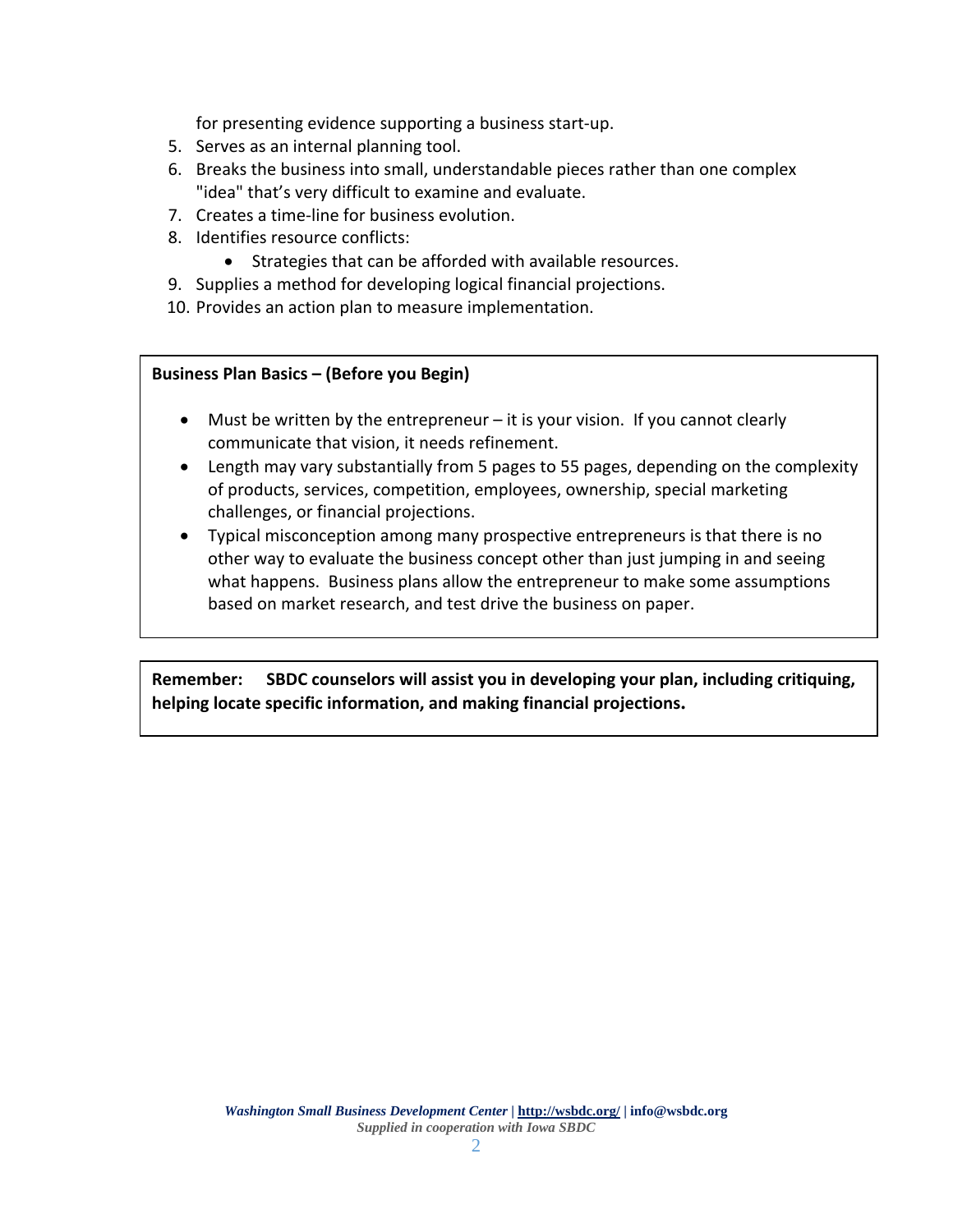# WRITING A BUSINESS PLAN

The following format will assist you in developing a typical business plan for presentation to potential investors/bankers. Following this process, the business concept will become further refined. This is only a guide. Your business may suggest additional areas be discussed or others left out. The key is to be able to answer yes to the question: Does the finished business plan tell a convincing story?

Keep in mind that within the business plan, the overlying theme is to present:

- Observations and facts about the entrepreneur's skills, the market's unmet needs (demand), market trends, and the competition (strengths and weaknesses).
- Strategies that will allow the business to deliver reasonable and affordable solutions given the resources of the business.
- Evidence supporting observations regarding the market, leading to sales and expense projections.

# THE BUSINESS PLAN

I. EXECUTIVE SUMMARY - *This area is completed last…skip to section II.*

**A. PURPOSE:** A concise summary of your plan. The primary objective is to gather interest within a short amount of reading time (a few minutes maximum) so as to encourage reading of the entire plan.

## **B. TYPICAL AREAS DISCUSSED:**

- 1. Describe the business in detail *(be specific & clear).*
- 2. What products and services will be offered?
- *3.* Describe primary markets. *(Where will the business be located – geographically – and describe who are your customers)*
- 4. What differentiates you from the competition?
- *5.* Describe key personnel. *(Owners, managers and principals with more than a 20% investment in the business).*

## II. COMPANY DESCRIPTION --- *BEGIN TO WRITE THE PLAN HERE*

**A. PURPOSE:** Provide a clear description of the business you plan to create or purchase.

## **B. TYPICAL AREAS DISCUSSED:**

- 1. Business stage: *(Start-up, existing business or business purchase).*
- 2. Location or area the business will serve.
- 3. Owners and their backgrounds *(why are these owners the best choice to own and operate this business)*.

*Washington Small Business Development Center* **|<http://wsbdc.org/> | info@wsbdc.org** *Supplied in cooperation with Iowa SBDC*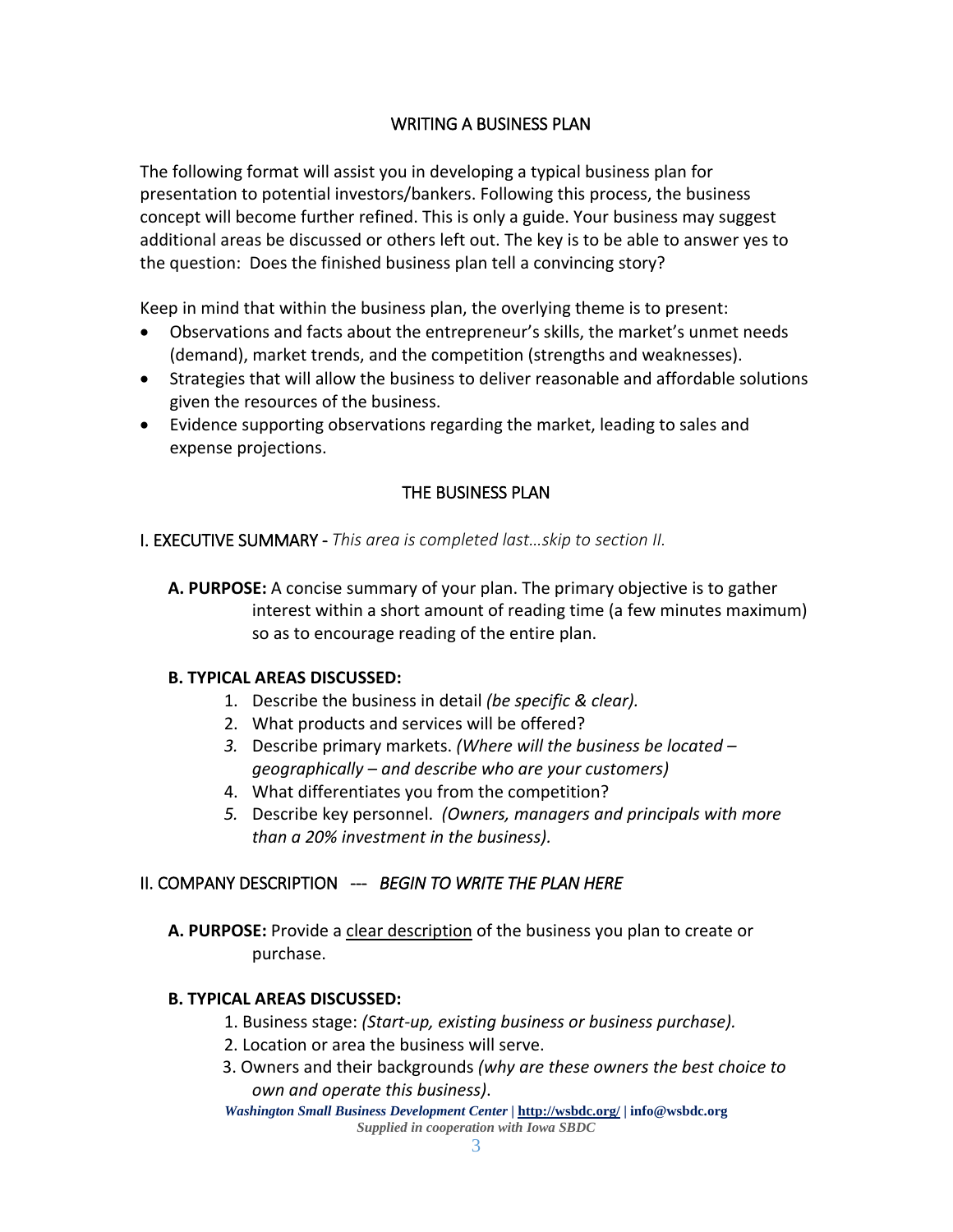- 5. Company structure: (*Corporation, LLC, Sole Proprietorship, and Partnership).*
- 6. Company goals.

# III. PRODUCTS AND/OR SERVICES

A. PURPOSE: Describe the products and/or services and the unique benefits of your product or service. *(Be specific).*

# B. TYPICAL AREAS DISCUSSED:

- 1. What is (are) the product(s) or service(s) you will sell? What need does it satisfy?
- 2. What unique benefits do the products or services offer?
- 3. Is it ready for market?

# IV. MARKET OBSERVATIONS *(Define the Target Market*)

**A. PURPOSE:** Provide a description of unmet market needs (demand) and evidence supporting those observations.

# **B. TYPICAL AREAS DISCUSSED:**

- 1. *Customer Profile (Consumer Market)* define customers in terms of:
	- *a. Geographic Profile*
		- City or counties.
		- Radius around a city.
		- Tri-state area.
		- National or international.

# *b. Demographic Profile*

- Income.
- Education.
- Age.
- Gender.
- Activities or lifestyles (*i.e. Corvette owners, mountain climbers).*
- o How will the customer know about you and your business?
- o What is the best way to communicate with your customers?

## *2. Customer Profile (Business Market)*

- a. Type of Business Customer.
- b. Size of Business Customers; Sales Volume, Number of Employees, etc.
- c. Business Marketing Associations.
	- 1. For Your Potential Business Market.

*Washington Small Business Development Center* **|<http://wsbdc.org/> | info@wsbdc.org** *Supplied in cooperation with Iowa SBDC*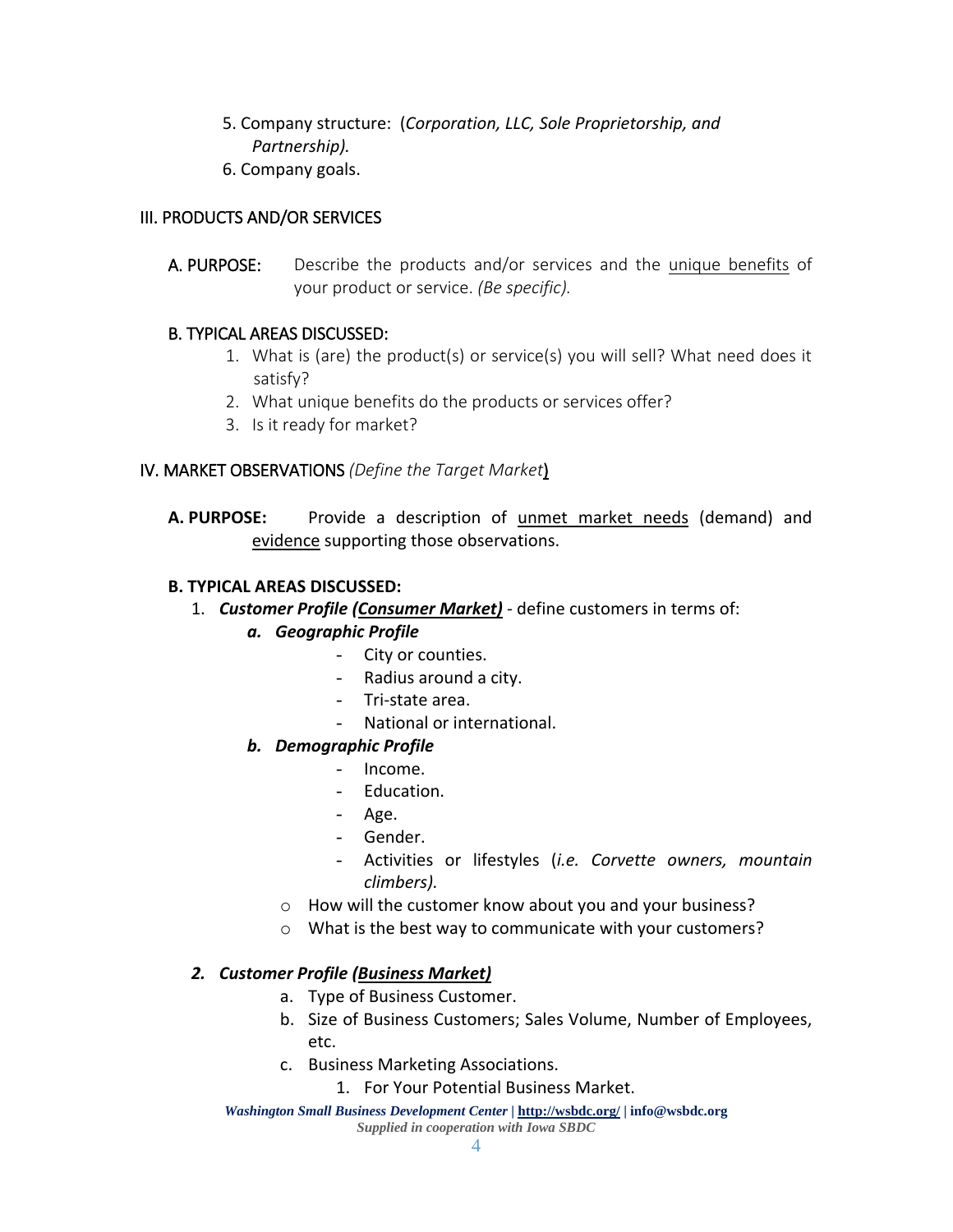- 2. For Your Specific Type of Business.
- How will the business customer know about you and your business?
- What is the best way to communicate with your business customers?

**C. MARKET SIZE:** Given the above two profiles, how many potential customers make up your customer market?

### **D. TRENDS:**

- 1. Will the market change over time? *(is it growing, stable or decreasing?)*
- 2. What are the trends for this industry?
	- a. You need to list sources and dates of all research.
- **E. COMPETITION:** Identify, describe, and evaluate competitors.
	- 1. How are customers currently obtaining this product or service?
	- 2. What are your competitors' strengths and weaknesses?
	- 3. If direct competitors do not seem to exist, how are potential customers solving their needs for the product or service?

## **F. COMPETITIVE ADVANTAGE:**

- 1. How will your products or services compare to the competition? What "advantage" will draw customers to buy your products or services? Typical examples include:
	- a. Best selection or exclusive brands.
	- b. Financing.
	- c. Quality.
	- d. Better service.
	- e. Unique atmosphere.
	- f. Extensive knowledge.
	- g. Location.
	- h. Price.
	- i. Less waiting time.
	- j. Delivery.
	- k. Warranties and guarantees.
- 2. What type of customer is likely to value your competitive advantage(s)?

## **G. Describe pricing in comparison to competitors (both direct and indirect).**

*(People tend to be creatures of habit and need some incentive to change from the way they are used to buying the products or services they want. Therefore, your business will have to offer them something that is different (a competitive advantage) from what your competitors are offering, and most*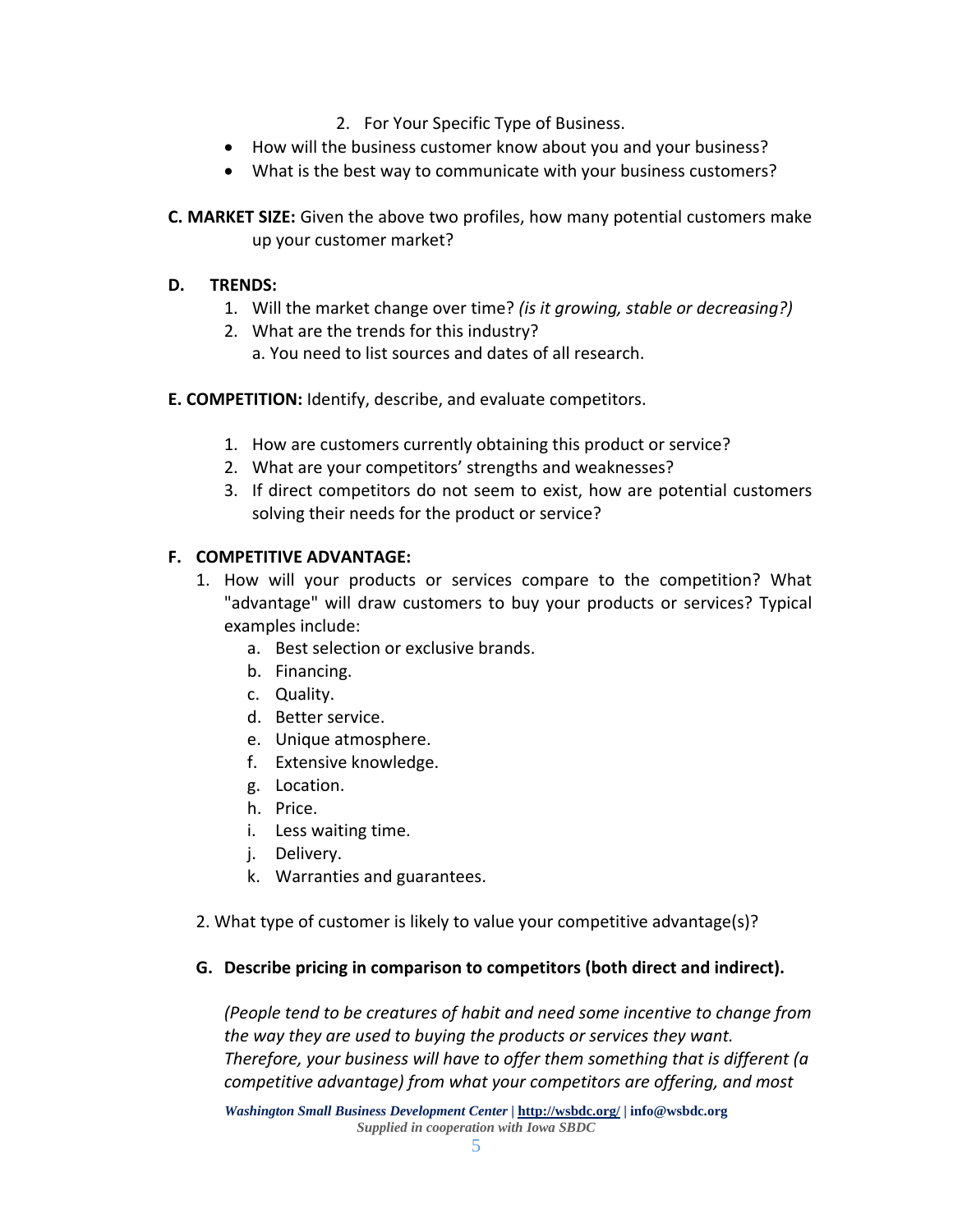*importantly, you must be able to successfully communicate this difference to those specific types of people who are most likely to buy your products or services.)*

# V. PROMOTIONAL PLAN

**A. PURPOSE:** Describe the method by which your products and services will be sold to customers.

## **B. TYPICAL AREAS DISCUSSED:**

- 1. Who will be responsible for selling the products or services?
- 2. What methods will be used to make customers aware of competitive advantages?
	- a. Advertising (what media, how often, what will it cost).
	- b. Tradeshows (where, when, cost).
	- c. Industry catalogs.
	- d. Dealers.
	- e. Manufacturers reps.
	- f. Door to door.
	- g. Alliances with other businesses or groups.
	- h. Direct mail.
- 3. Does your business face seasonality of sales *(high and low sales periods)?*
- 4. Customer base:
	- a. If start-up, do you have a potential customer list?
	- b. If business purchase, have you been introduced to major customers? Are they willing to give you an opportunity to prove yourself? Can you document this? Will the seller sign a non-compete agreement?

## VI. OPERATIONS

**A. PURPOSE:** Describe how the business will operate.

## **B. TYPICAL AREAS DISCUSSED:**

- 1. Facility purchased or rented? Why? What are the purchase or lease terms?
- 2. Zoning Requirements? Signage zoning requirements?
- 3. Suppliers Why have certain suppliers been chosen? Have back-up suppliers been identified?
- 4. Key personnel- roles, responsibilities, experience.
	- a. Labor availability and specialized skills required.
	- b. Wage and Benefit packages.
- 5. Identify advisors, accountant, attorney and insurance provider. *(Contact professionals only when your business plan is completed)*